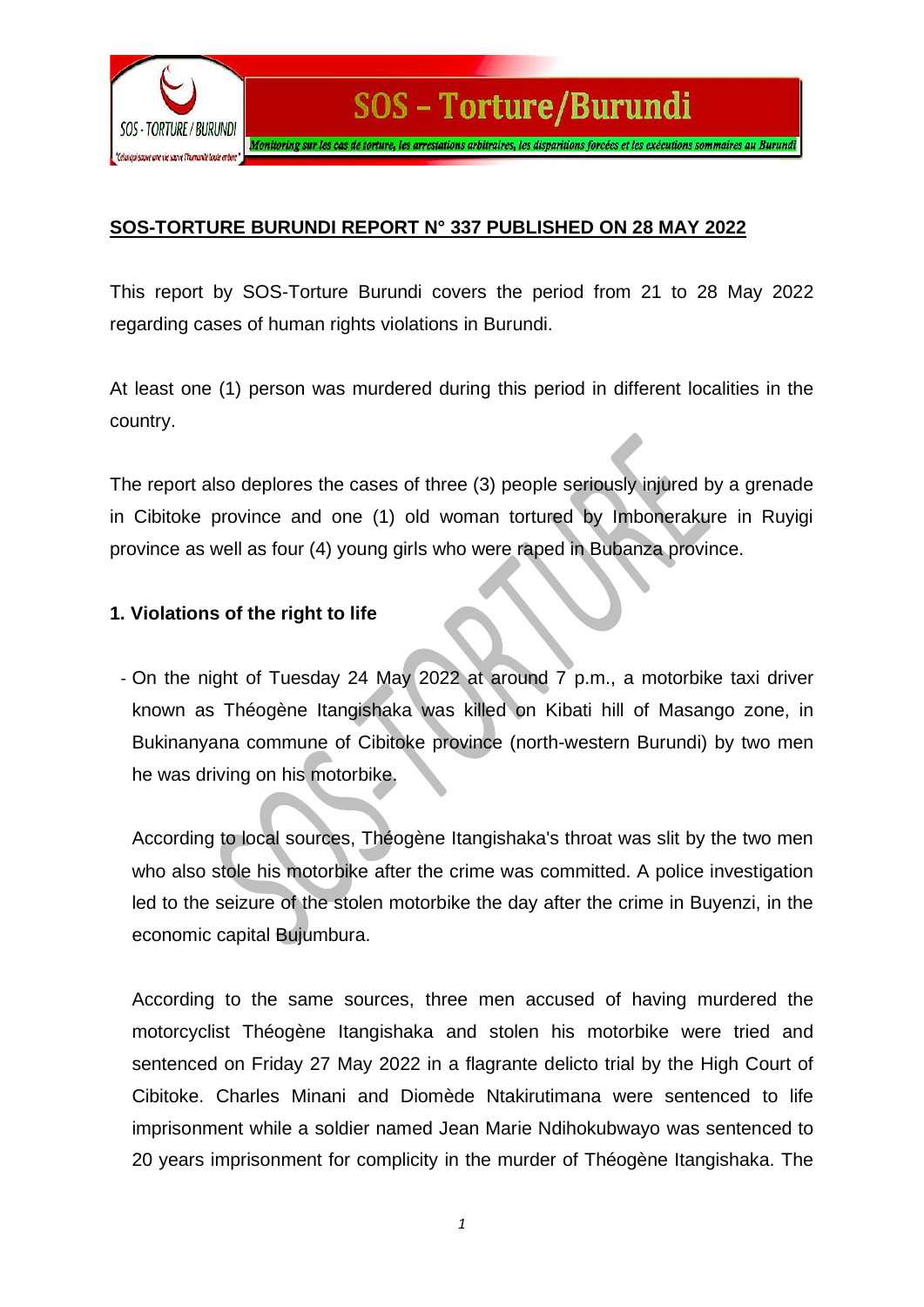

three convicts, who all pleaded guilty, were also ordered to pay thirty million Burundian francs (30,000,000 Fbu) in damages to the victim's family.

## **2. Violations of the right to physical integrity**

- On the night of Sunday 22 May 2022, at around 7 p.m., unidentified individuals attacked the household of Japhet Mbonihankuye with a grenade on Rugeregere hill of Rugombo commune, in Cibitoke province (north-western Burundi) and during this explosion three people were seriously injured.

According to local sources, the grenade explosion injured Evelyne Mukeshimana (56 years old), the wife of the head of the household, her 22-year-old niece Nadia, and their tenant, a 35-year-old man known as Ndihokubwayo.

According to the same sources, the attack was mainly aimed at Evelyne Mukeshimana, who was accused by her neighbours of witchcraft on the basis of death threat leaflets based on suspicions of witchcraft that had been spread in the locality before the attack. The three injured people were evacuated to Rugombo hospital for medical treatment.

SOS-Torture Burundi once again denounces targeted killings linked to suspicions of witchcraft, particularly in the communes of the Cibitoke province, which have become recurrent as a result of the impunity that surrounds the commission of these heinous crimes despite the fact that the criminals are not difficult to identify, given their proximity to the crime scene.

- On the afternoon of Friday 27 May 2022, at around 4 p.m., an elderly woman known as Joselyne Nsabimana, aged 60, was atrociously tortured by two Imbonerakure from the youth league of the CNDD-FDD (Council for the Defence of Democracy-Forces for the Defence of Democracy) on Kinama hill in Gisuru commune of Ruyigi province (eastern Burundi). The victim was tortured to punish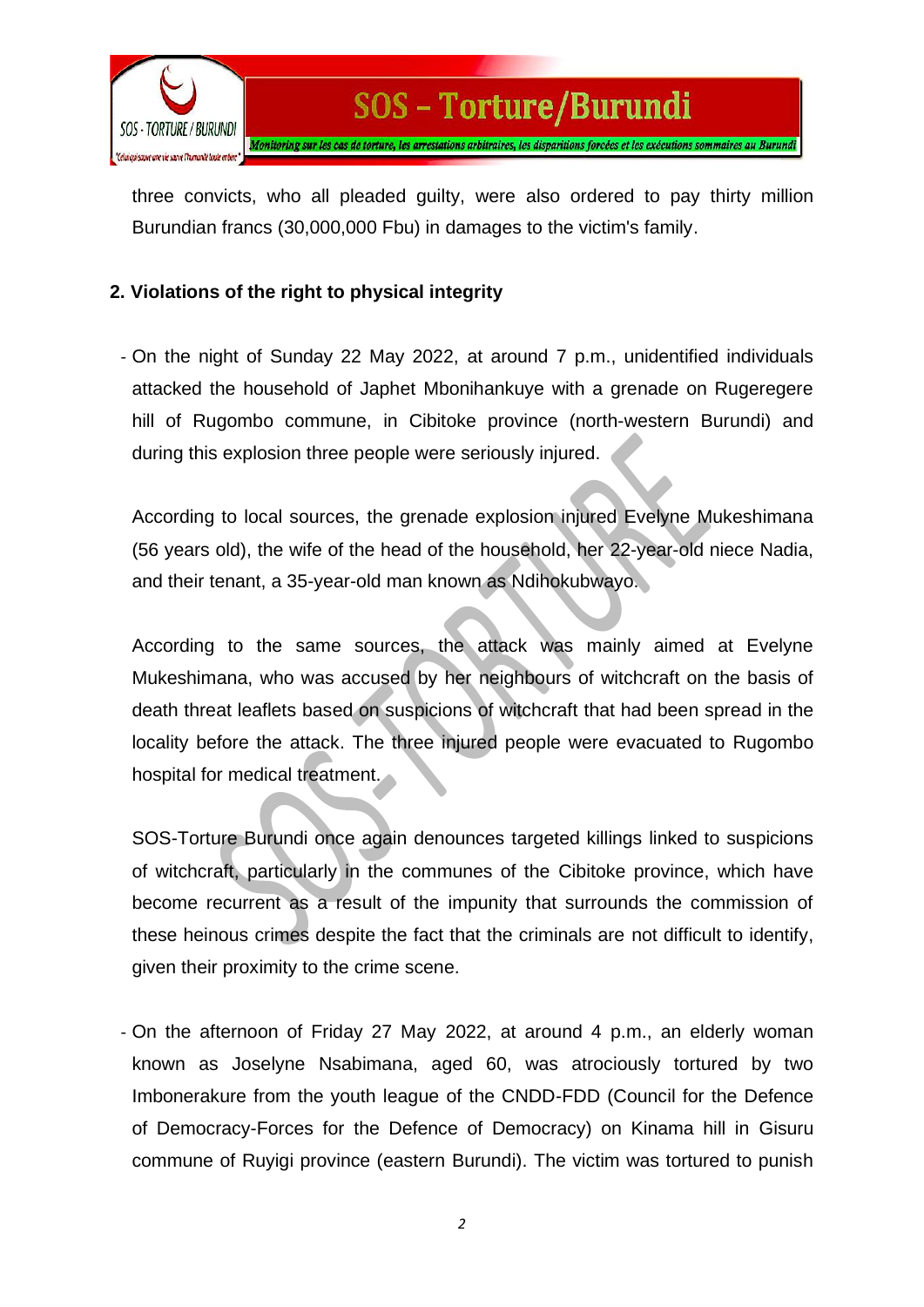

her for the refusal of her husband, Philbert Bukuru, an activist of the CNL (National Congress for Freedom) party, to join the CNDD-FDD party.

According to witnesses, Joselyne Nsabimana was returning from the fields when she was attacked by two Imbonerakure, Clément Ikorukwigomba and Gaspard Nyawenda nicknamed Gitenge (former driver of Gisuru commune), who had ambushed her at a public fountain in the locality commonly known as "At Anaclet's". They violently beat her with kicks, fists and slaps until her face was disfigured and her teeth were broken before the residents of the locality rushed to rescue the victim. The same source said that Joselyne Nsabimana was evacuated in a critical condition to Gisuru hospital for intensive care, while the two torturers were never charged.

SOS-Torture Burundi denounces the recurrence of acts of political intolerance against opposition party activists, which are attributed to CNDD-FDD militants and committed with impunity. It demands an impartial and independent investigation to punish the culprits in accordance with the law.

## **3. Cases of gender-based violence**

- On Friday 27 May 2022, a nurse known as Cyprien Nyabenda from the emergency department at Bubanza hospital was arrested by the police and taken to the provincial police station in Bubanza (north-western Burundi) for the repeated rape of four underage girls aged between 5 and 12 in the Matonge quarter of the same town.

According to local sources, the four underage girls belonging to three different families, J. aged 5, I.N.L. aged 7 and a schoolgirl in the  $2<sup>nd</sup>$  year of primary school, and A. and J. aged 8 and 12 respectively, were raped several times by the same alleged rapist who was arrested. The same source states that the victims were